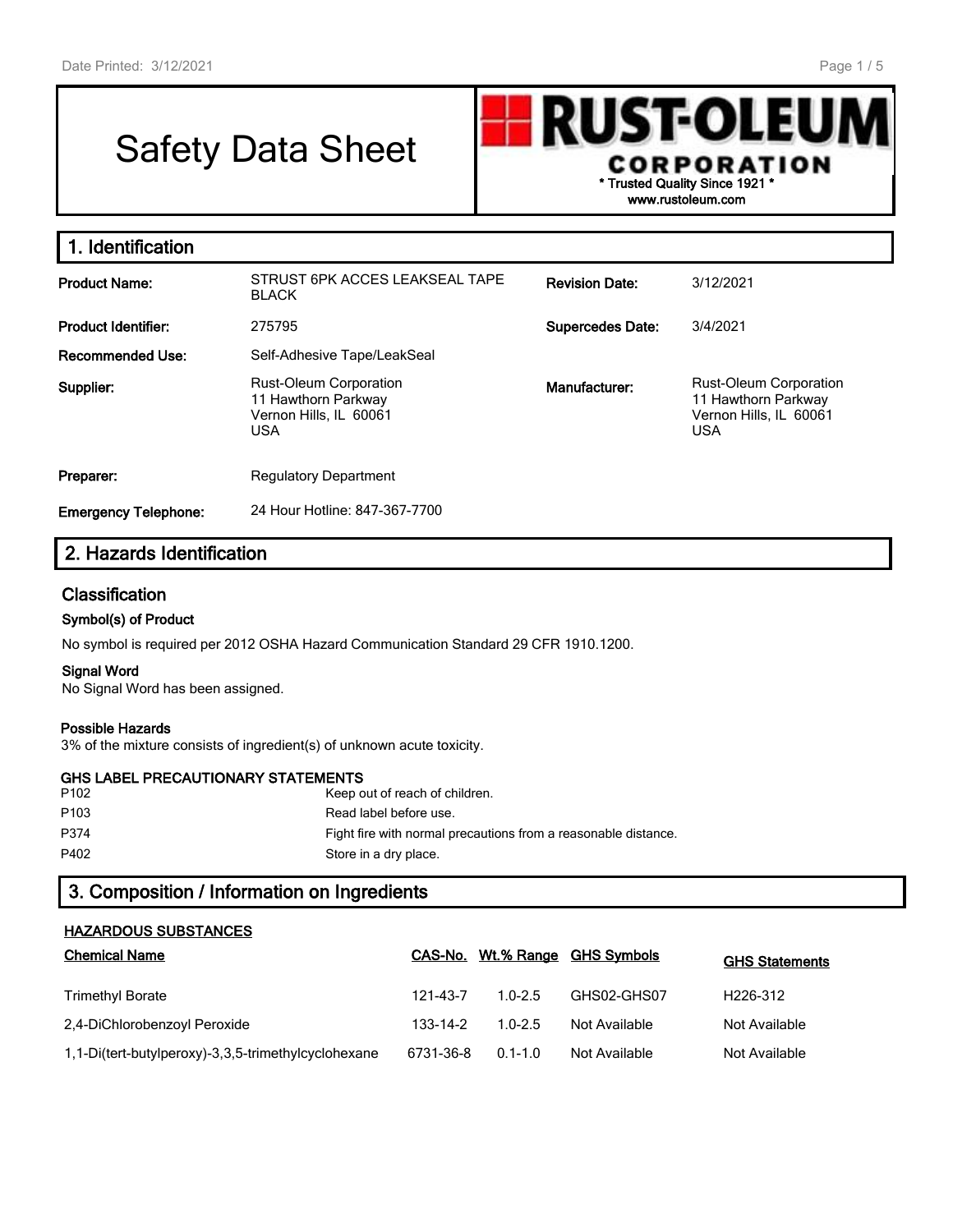## **4. First-Aid Measures**

#### **FIRST AID - EYE CONTACT:** No Information

**FIRST AID - SKIN CONTACT:** Wash skin with soap and water. Remove contaminated clothing. Get medical attention if irritation develops or persists.

**FIRST AID - INHALATION:** If you experience difficulty in breathing, leave the area to obtain fresh air. If continued difficulty is experienced, get medical assistance immediately.

**FIRST AID - INGESTION:** If swallowed, rinse mouth with water. If feeling unwell, get medical attention.

# **5. Fire-Fighting Measures**

**EXTINGUISHING MEDIA:** Alcohol Film Forming Foam, Carbon Dioxide, Dry Chemical, Dry Sand, Water Fog

**UNUSUAL FIRE AND EXPLOSION HAZARDS:** Keep containers tightly closed. FLASH POINT IS TESTED TO BE GREATER THAN 200 DEGREES F. No unusual fire or explosion hazards noted.

**SPECIAL FIREFIGHTING PROCEDURES:** Water may be used to cool closed containers to prevent buildup of steam.

**Special Fire and Explosion Hazard (Combustible Dust):** No Information

## **6. Accidental Release Measures**

**STEPS TO BE TAKEN IF MATERIAL IS RELEASED OR SPILLED:** Dispose of according to local, state (provincial) and federal regulations. Do not incinerate closed containers. Sweep up gently to avoid dust cloud formation.

## **7. Handling and Storage**

**HANDLING:** Wash thoroughly after handling. Wash hands before eating. Remove contaminated clothing and launder before reuse. Use only with adequate ventilation. Follow all SDS and label precautions even after container is emptied because it may retain product residues. Avoid breathing fumes, vapors, or mist. Avoid contact with eyes, skin and clothing.

**STORAGE:** Store in a dry, well ventilated place. Keep container tightly closed when not in use.

**Advice on Safe Handling of Combustible Dust:** No Information

# **8. Exposure Controls / Personal Protection**

| l Chemical Name                                         | CAS-No.   | Weight %<br><b>Less Than</b> | <b>ACGIH TLV-</b><br>TWA | <b>ACGIH TLV-</b><br><b>STEL</b> | <b>OSHA PEL-TWA</b> | <b>OSHA PEL-</b><br><b>CEILING</b> |
|---------------------------------------------------------|-----------|------------------------------|--------------------------|----------------------------------|---------------------|------------------------------------|
| <b>Trimethyl Borate</b>                                 | 121-43-7  | 5.0                          | N.E.                     | N.E.                             | N.E.                | N.E.                               |
| 2.4-DiChlorobenzoyl Peroxide                            | 133-14-2  |                              | N.E.                     | N.E.                             | N.E.                | N.E.                               |
| 1,1-Di(tert-butylperoxy)-3,3,5-<br>trimethylcyclohexane | 6731-36-8 | 1.0                          | N.E.                     | N.E.                             | N.E.                | N.E.                               |

#### **PERSONAL PROTECTION**

**ENGINEERING CONTROLS:** Prevent build-up of vapors by opening all doors and windows to achieve cross-ventilation.

**RESPIRATORY PROTECTION:** No Information

**SKIN PROTECTION:** Use gloves to prevent prolonged skin contact. Nitrile or Neoprene gloves may afford adequate skin protection.

**EYE PROTECTION:** Use safety eyewear designed to protect against splash of liquids.

**OTHER PROTECTIVE EQUIPMENT:** Refer to safety supervisor or industrial hygienist for further guidance regarding types of personal protective equipment and their applications.

**HYGIENIC PRACTICES:** Wash thoroughly with soap and water before eating, drinking or smoking. Remove contaminated clothing immediately and launder before reuse.

**Engineering Measures for Combustible Dust:** No Information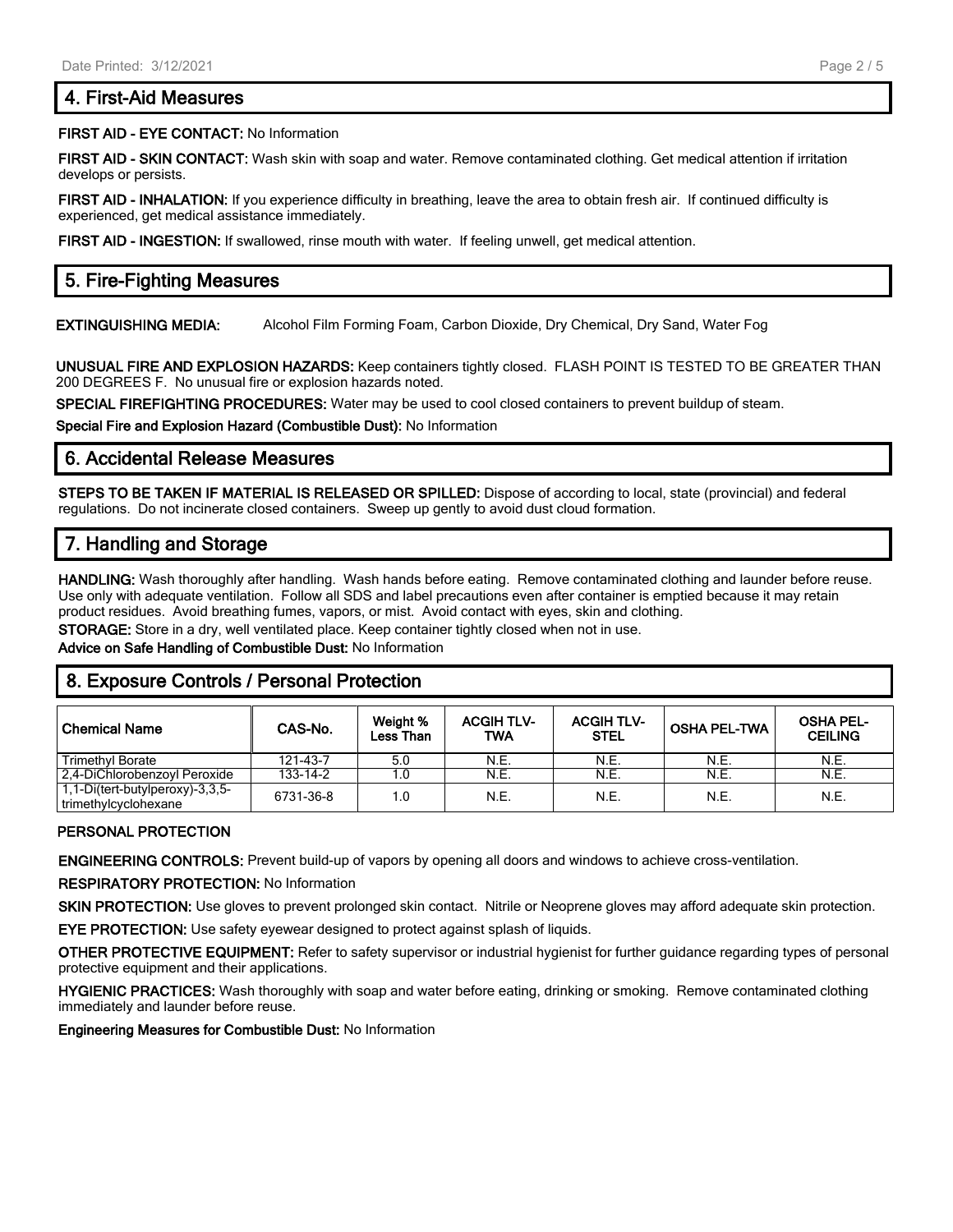# **9. Physical and Chemical Properties**

| Appearance:                 | Solid                       | <b>Physical State:</b>            | Solid         |
|-----------------------------|-----------------------------|-----------------------------------|---------------|
| Odor:                       | None                        | <b>Odor Threshold:</b>            | N.E.          |
| <b>Specific Gravity:</b>    | 0.120                       | pH:                               | N.A.          |
| Freeze Point, °C:           | N.D.                        | Viscosity:                        | N.D.          |
| <b>Solubility in Water:</b> | None                        | Partition Coefficient, n-octanol/ |               |
| Decomposition Temp., °C:    | N.D.                        | water:                            | N.D.          |
| Boiling Range, °C:          | $-18 - 18$                  | Explosive Limits, vol%:           | $N.A. - N.A.$ |
| Flammability:               | Does not Support Combustion | Flash Point, °C:                  | 94            |
| <b>Evaporation Rate:</b>    | Slower than Ether           | Auto-Ignition Temp., °C:          | N.D.          |
| <b>Vapor Density:</b>       | Heavier than Air            | Vapor Pressure:                   | N.D.          |

(See "Other information" Section for abbreviation legend)

# **10. Stability and Reactivity**

**Conditions to Avoid:** Avoid contact with strong acid and strong bases.

**Incompatibility:** Incompatible with strong oxidizing agents, strong acids and strong alkalies.

**Hazardous Decomposition:** When heated to decomposition, it emits acrid smoke and irritating fumes.

**Hazardous Polymerization:** Will not occur under normal conditions.

**Stability:** This product is stable under normal storage conditions.

# **11. Toxicological Information**

**EFFECTS OF OVEREXPOSURE - EYE CONTACT:** No Information

**EFFECTS OF OVEREXPOSURE - SKIN CONTACT:** Low hazard for usual industrial handling or commercial handling by trained personnel.

**EFFECTS OF OVEREXPOSURE - INHALATION:** No Information

**EFFECTS OF OVEREXPOSURE - INGESTION:** Expected to be a low ingestion hazard.

**EFFECTS OF OVEREXPOSURE - CHRONIC HAZARDS:** No Information

**PRIMARY ROUTE(S) OF ENTRY:** Skin Contact

#### **ACUTE TOXICITY VALUES**

|                               | The acute effects of this product have not been tested. Data on individual components are tabulated below: |           |                   |
|-------------------------------|------------------------------------------------------------------------------------------------------------|-----------|-------------------|
| $\bigcap$ $\bigcap$ $\bigcap$ | Absolvat Manas                                                                                             | $Q1$ $R2$ | <b>Demont DEA</b> |

| CAS-No.  | <b>Chemical Name</b>    | Oral LD50      | Dermal LD50       | Vapor LC50 |
|----------|-------------------------|----------------|-------------------|------------|
| 121-43-7 | <b>Frimethyl Borate</b> | 6140 mg/kg Rat | 1980 mg/kg Rabbit | N.E.       |

N.E. - Not Established

# **12. Ecological Information**

**ECOLOGICAL INFORMATION:** Product is a mixture of listed components.

## **13. Disposal Information**

**DISPOSAL INFORMATION:** Dispose of material in accordance to local, state, and federal regulations and ordinances.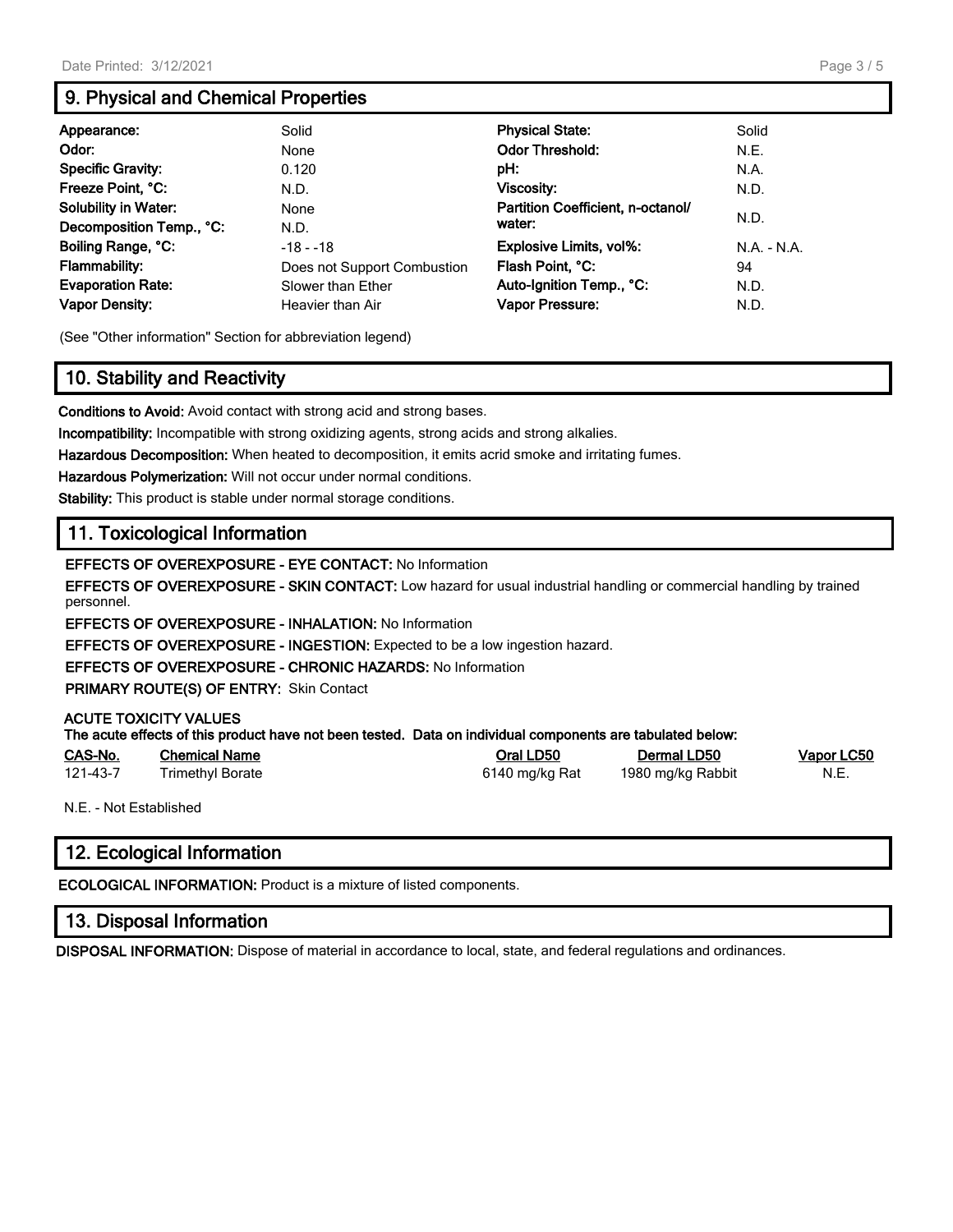# **14. Transport Information**

| <b>UN Number:</b>            | Domestic (USDOT) | <b>International (IMDG)</b> | Air (IATA)    | <b>TDG</b> (Canada) |
|------------------------------|------------------|-----------------------------|---------------|---------------------|
|                              | N.A.             | N.A.                        | N.A.          | N.A.                |
| <b>Proper Shipping Name:</b> | Not Regulated    | Not Regulated               | Not Regulated | Not Regulated       |
| <b>Hazard Class:</b>         | N.A.             | N.A.                        | N.A.          | N.A.                |
| Packing Group:               | N.A.             | N.A.                        | N.A.          | N.A.                |
| <b>Limited Quantity:</b>     | No               | No                          | No            | No.                 |

## **15. Regulatory Information**

## **U.S. Federal Regulations:**

#### **CERCLA - SARA Hazard Category**

This product has been reviewed according to the EPA 'Hazard Categories' promulgated under Sections 311 and 312 of the Superfund Amendment and Reauthorization Act of 1986 (SARA Title III) and is considered, under applicable definitions, to meet the following categories:

None Known

#### **SARA Section 313**

This product contains the following substances subject to the reporting requirements of Section 313 of Title III of the Superfund Amendment and Reauthorization Act of 1986 and 40 CFR part 372:

No Sara 313 components exist in this product.

#### **Toxic Substances Control Act**

This product contains the following chemical substances subject to the reporting requirements of TSCA 12(b) if exported from the United States:

No TSCA 12(b) components exist in this product.

## **U.S. State Regulations:**

| <b>California Proposition 65</b> |                                  |
|----------------------------------|----------------------------------|
| WARNING:                         | No Prop. 65 warning is required. |

|                                    | 16. Other Information |                      |           |                                                                      |   |                             |   |
|------------------------------------|-----------------------|----------------------|-----------|----------------------------------------------------------------------|---|-----------------------------|---|
| <b>HMIS RATINGS</b><br>Health:     | $\mathbf{1}$          | <b>Flammability:</b> | 0         | <b>Physical Hazard:</b>                                              | 0 | <b>Personal Protection:</b> | х |
| <b>NFPA RATINGS</b><br>Health:     | 0                     | <b>Flammability:</b> | 0         | Instability:                                                         | 0 |                             |   |
| <b>Volatile Organic Compounds:</b> |                       |                      |           | 0 g/L                                                                |   |                             |   |
| <b>SDS REVISION DATE:</b>          |                       |                      | 3/12/2021 |                                                                      |   |                             |   |
| <b>REASON FOR REVISION:</b>        |                       |                      |           |                                                                      |   |                             |   |
| Legend:                            |                       |                      |           | N.A. - Not Applicable, N.D. - Not Determined, N.E. - Not Established |   |                             |   |